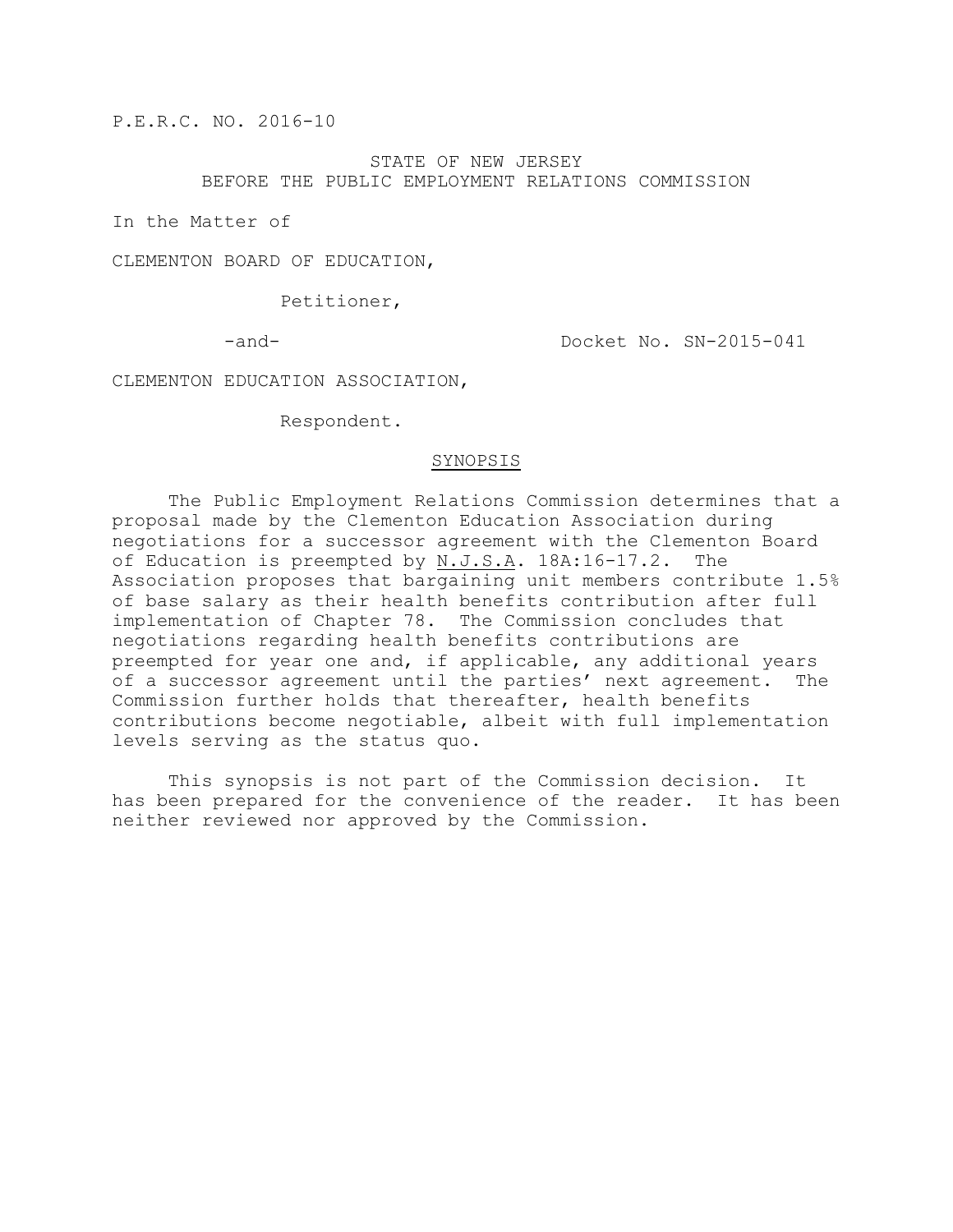P.E.R.C. NO. 2016-10

## STATE OF NEW JERSEY BEFORE THE PUBLIC EMPLOYMENT RELATIONS COMMISSION

In the Matter of

CLEMENTON BOARD OF EDUCATION,

Petitioner,

-and-  $Docket$  No.  $SN-2015-041$ 

CLEMENTON EDUCATION ASSOCIATION,

Respondent.

Appearances:

For the Petitioner, Parker McCay (Melissa M. Ferrara, of counsel)

For the Respondent, Selikoff & Cohen (Keith Waldman, of counsel)

#### DECISION

On December 22, 2014, the Clementon Board of Education (Board) petitioned for a scope of negotiations determination. The Board seeks a determination that a health benefits provision in the most recent collective negotiations agreement between it and the Clementon Education Association (Association) cannot be maintained in the successor agreement because it is preempted by statute. The subject provision sets forth that employee health benefit contributions will be made at 1.5% of base salary.

The Board filed a brief, exhibits and the certification of its Business Administrator. The Association filed a brief and exhibits.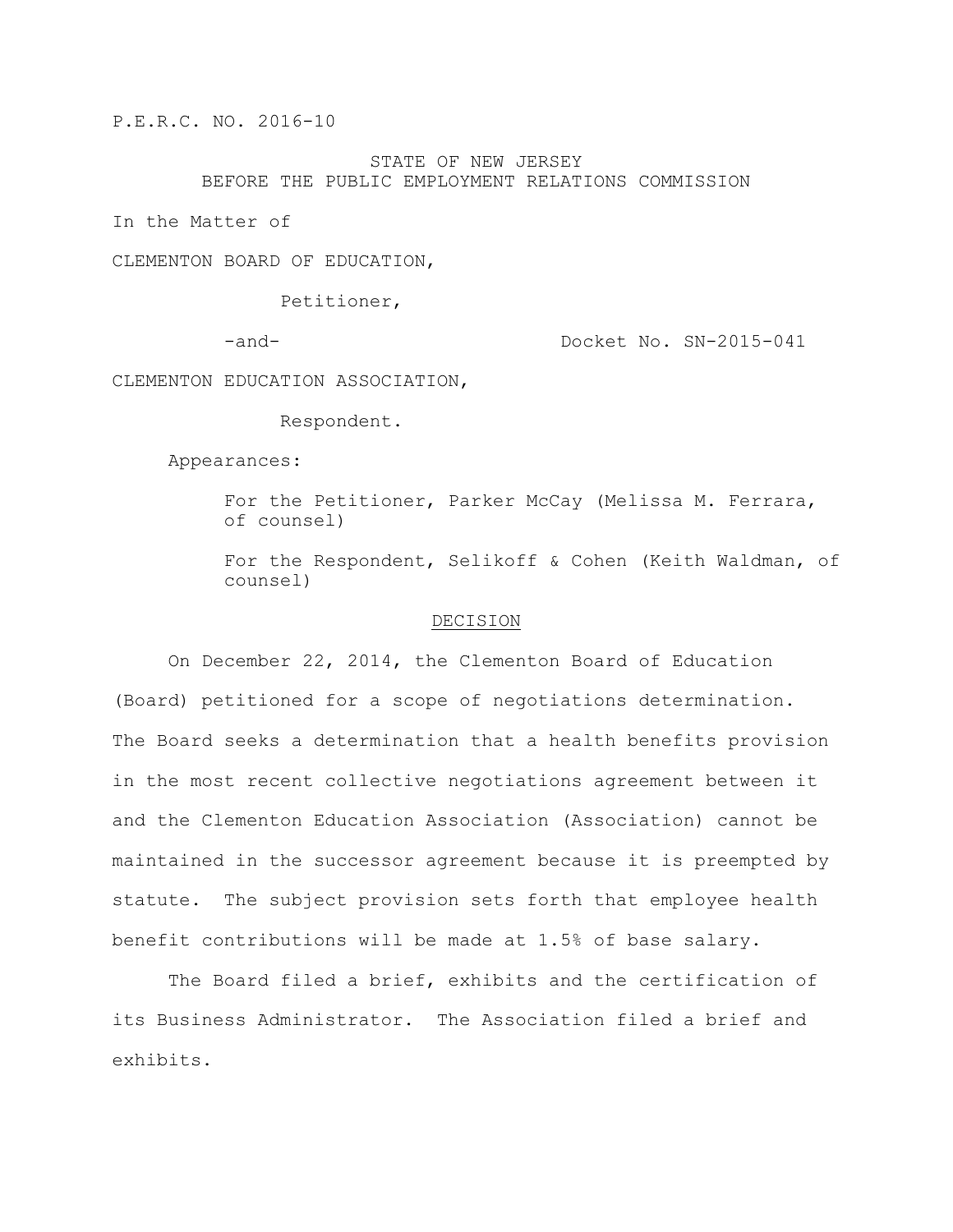The Association represents most certified personnel within the district. The Board and the Association are parties to a collective negotiations agreement with a term of July 1, 2011 through June 30, 2014 (the Agreement). Article XVII.A.1, Insurance Protection, states that "all staff members will contribute 1.5% of their salary towards health and prescription coverage...."

Our jurisdiction is narrow. Ridgefield Park Ed. Ass'n v. Ridgefield Park Bd. of Ed., 78 N.J. 144, 154 (1978), states: "The Commission is addressing the abstract issue: is the subject matter in dispute within the scope of collective negotiations." In addition, we do not consider the wisdom of the contract language in question, only its negotiability. In re Byram Tp. Bd. of Ed., 152 N.J. Super. 12, 30 (App. Div. 1977).

Local 195, IFPTE v. State, 88 N.J. 393, 404-405 (1982) states:

> [A] subject is negotiable between public employers and employees when (1) the item intimately and directly affects the work and welfare of public employees; (2) the subject has not been fully or partially preempted by statute or regulation; and (3) a negotiated agreement would not significantly interfere with the determination of governmental policy. To decide whether a negotiated agreement would significantly interfere with the determination of governmental policy, it is necessary to balance the interests of the public employees and the public employer. When the dominant concern is the government's managerial prerogative to determine policy, a subject may not be included in collective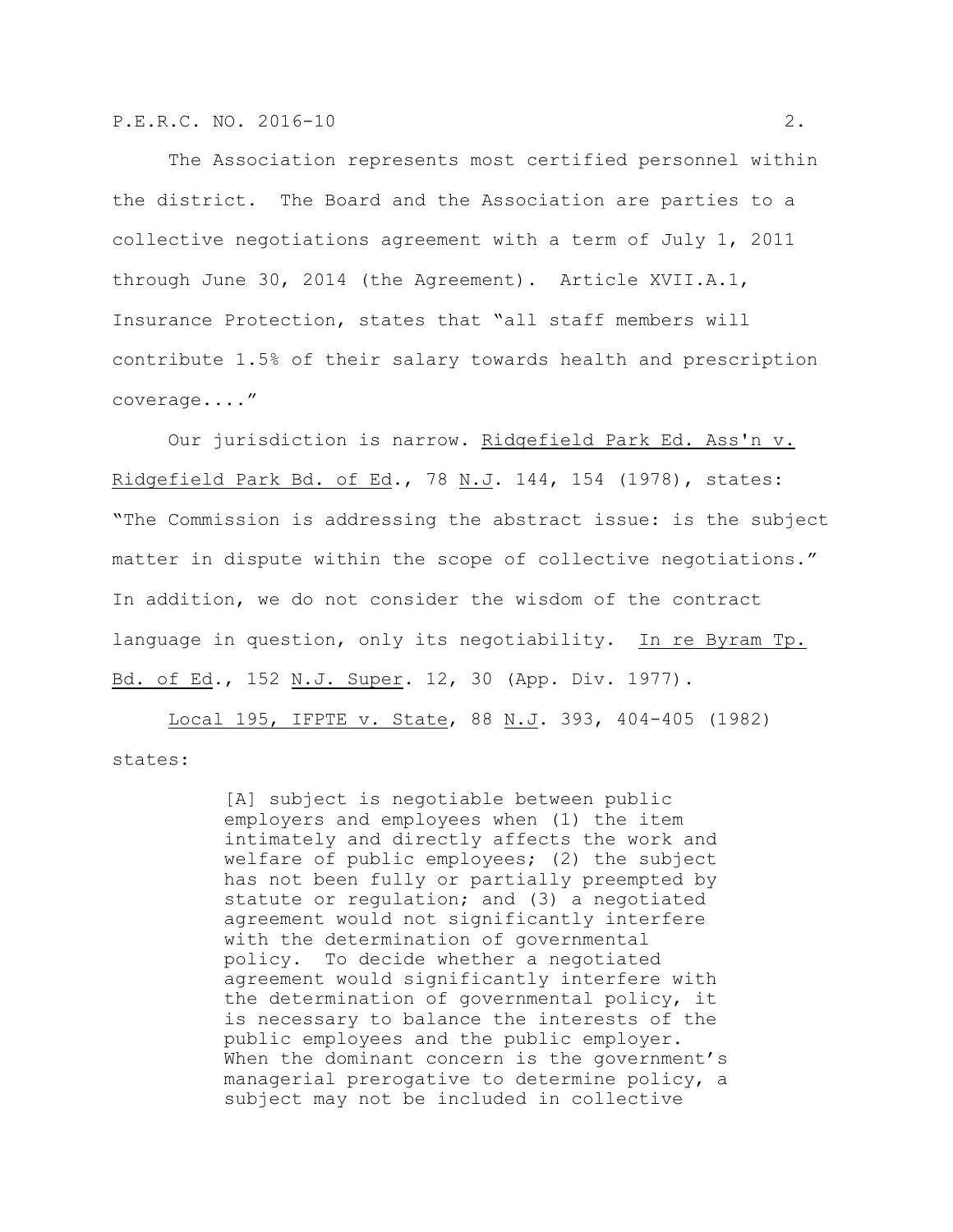negotiations even though it may intimately affect employees' working conditions.

Negotiations are preempted only when a statute or regulation fixes a term and condition of employment expressly, specifically and comprehensively. Bethlehem Tp. Ed. Ass'n v. Bethlehem Tp. Bd. of Ed., 91 N.J. 38, 44 (1982).

A brief summary of the negotiations landscape regarding employee health benefits contributions is pertinent to place this dispute in perspective. In 2010, negotiations over the level of health benefit contributions was first preempted by the enactment of P.L.2010, c.2. Chapter 2 required all public employees to contribute 1.5% of base salary towards health care. N.J.S.A. 18A:16-17. In 2011, P.L.2011, c.78 was enacted requiring a fouryear tiered implementation of health care contributions based on employees' earning levels. N.J.S.A. 52:14-17.28(c). While Chapter 78 became effective June 28, 2011, the date that it actually impacted public employees varied. For those employees represented by a majority representative, the trigger date for implementation of Chapter 78 was tied to the expiration of the collective negotiations agreement. Hence, once a collective negotiations agreement expired after June 28, 2011, the four-year tiered implementation began. N.J.S.A. 18A:16-17.1 (a) and (c).

In the instant dispute, employees began making health benefit contributions at 1.5% of their base salary pursuant to the agreement preceding the most recently expired agreement.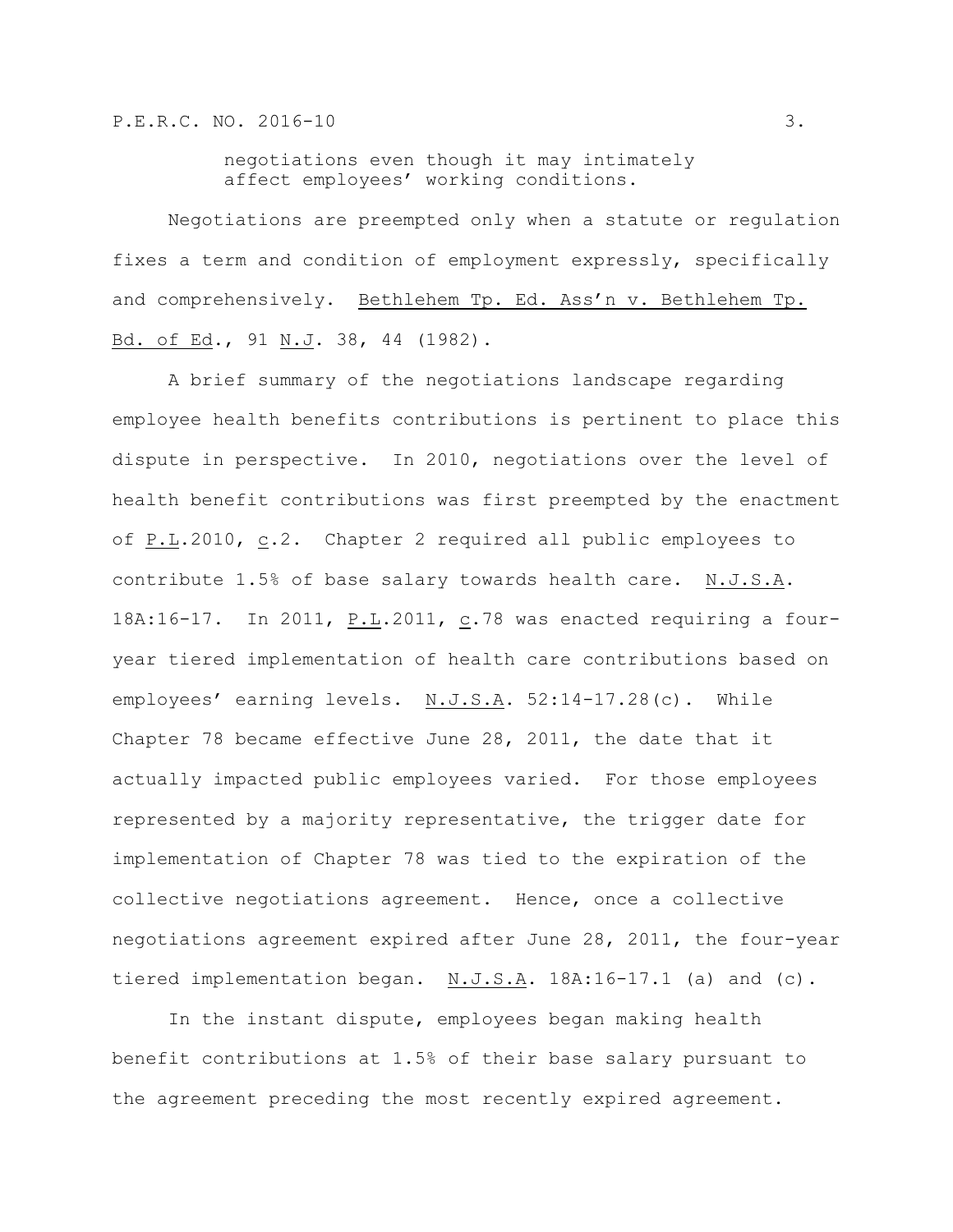#### P.E.R.C. NO. 2016-10 4.

Upon expiration of that agreement, and in accordance with Chapter 78, employees began the four-year tiered implementation on July 1, 2011. $\frac{1}{2}$  Implementation of employee contribution levels at Tier 4 of Chapter 78 began on July 1, 2014, the first year of the successor agreement that the parties are currently negotiating. The Board argues that Article XVII.A.1 is preempted by the following part of Chapter 78 which addresses successor contract negotiations:

> A public employer and employees who are in negotiations for the next collective negotiations agreement to be executed after the employees in that unit have reached full implementation of the premium share set forth in section 39 of P.L.2011, c.78 (C.52:14-17.28c) shall conduct negotiations concerning contributions for health care benefits as if the full premium share was included in the prior contract. . . .

> > $\star$   $\star$   $\star$

After full implementation, those contribution levels shall become part of the parties' collective negotiations and shall then be subject to collective negotiations in a manner similar to other negotiable items between the parties.

[N.J.S.A. 18A:16-17.2; emphasis added]

The Association's response focuses on the second paragraph of N.J.S.A. 18A:16-17.2 quoted above which it contends supports

<sup>1/</sup> The record does not reflect why Article XVII.A.1 was retained in the Agreement after Chapter 78 was implemented.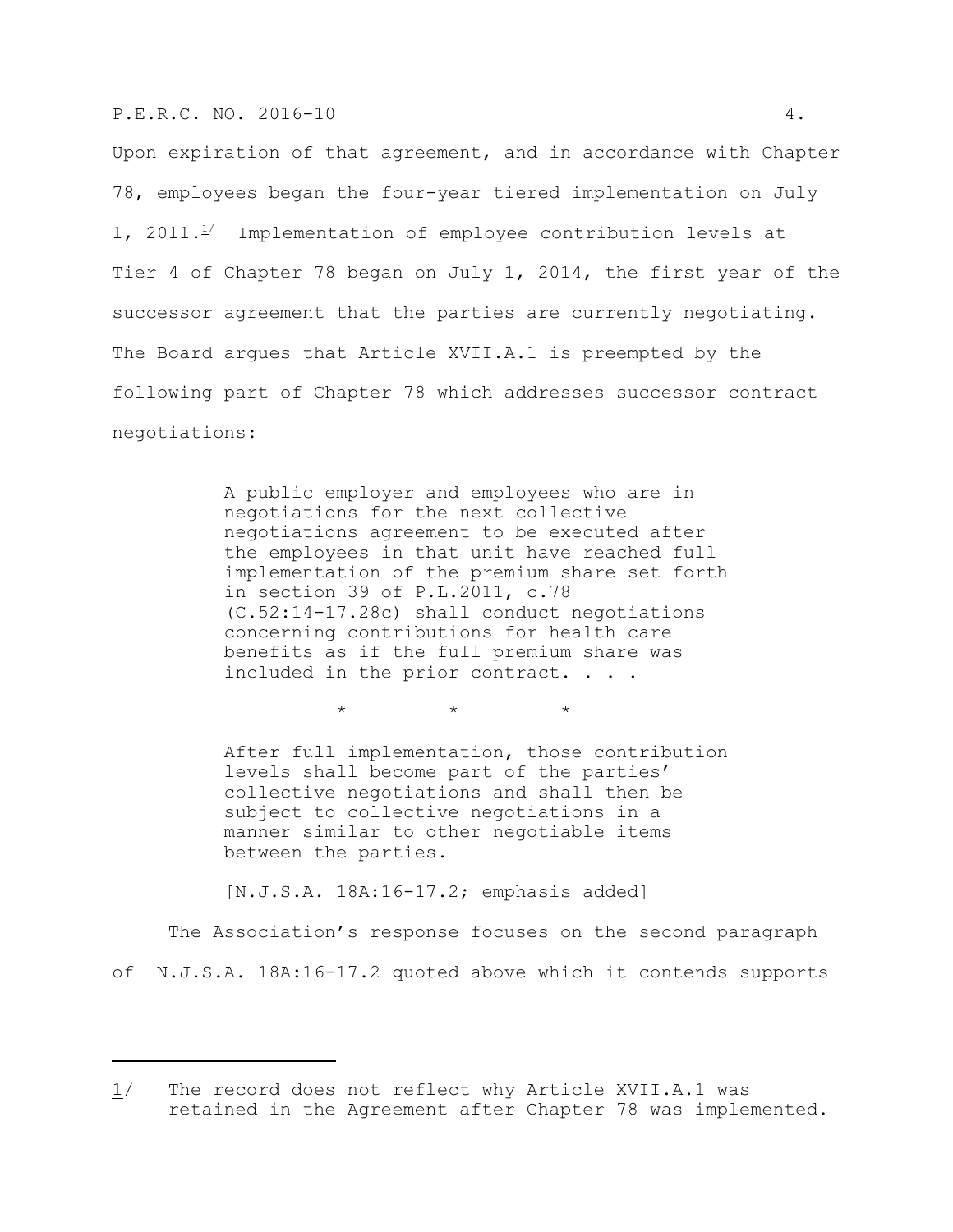## P.E.R.C. NO. 2016-10 5.

that once full implementation of Tier 4 is completed, employee contribution levels then become negotiable.

Reading the above quoted parts of the statute in pari materia, N.J.S.A. 18A:16-17.2 expressly, specifically and comprehensively sets forth that health benefit contribution levels become negotiable in the "next collective negotiations agreement after . . . full implementation" of the four-tiered level of employee contributions is achieved. Bethlehem Tp. Ed. Ass'n v. Bethlehem Tp. Bd. of Ed., 91 N.J. 38, 44 (1982). Therefore, depending on the length of the successor agreement that the Board and the Association agree to, Article XVII.A.1 may be preempted by N.J.S.A. 18A:16-17.2. For example, if the parties agree to a contract with a one-year term, Article XVII.A.1 would be preempted by N.J.S.A. 18A:16-17.2 from July 1, 2014 to June 30, 2015, the final year of employee contributions at Tier 4 levels. However, it would not be preempted in the "next" agreement when employee contribution levels become negotiable. Alternatively, if the parties agree to a multi-year successor agreement, the express language of N.J.S.A. 18A:16-17.2 would preempt Article XVII.A.1 for the first year of the successor agreement as well as any additional years in the agreement until the "next" agreement when employee contribution levels would become negotiable.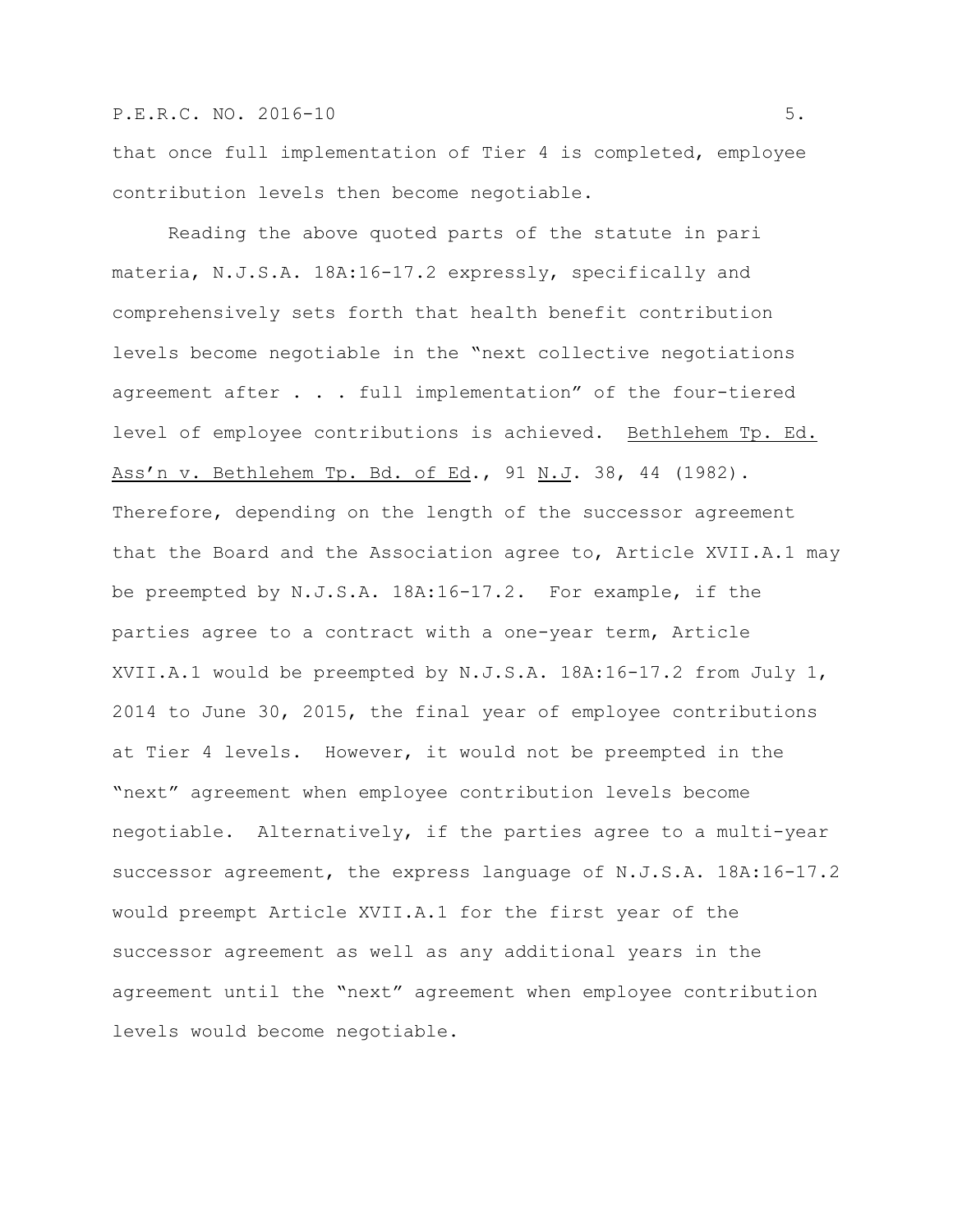N.J.S.A. 18A:16-17.2 also expressly, specifically and comprehensively sets out that Tier 4 levels of employee contributions shall constitute the status quo once employee contribution levels become negotiable when it states that "negotiations concerning contributions for health care benefits [shall be conducted] as if the full premium share was included in the prior contract. . . ." Bethlehem, 91 N.J. at 44. Therefore, Article XVII.A.1 is also preempted to the extent it sets forth 1.5% of base salary as the status quo for negotiations once employee contribution levels become negotiable.<sup>2/</sup>

### ORDER

Article XVII.A.1 is preempted by N.J.S.A. 18A:16-7.2 for year one of the successor agreement between the Clementon Board

2) The law provides directive language that affects the negotiations of CNAs after full implementation of the health benefit contribution. . . . Once the fourth year has been completed (100% of the required contribution has been paid for a year), the law provides that:

a. Negotiations for the next contract shall be conducted as if the full contribution was part of the previous contract.

 $\star$   $\star$   $\star$ 

[LFN 2011-20R, pg. 11 - 12; emphasis added]

<sup>2/</sup> We also note that our analysis is supported by Local Finance Notice 2011-20R, Section VII, Other Health Benefit-Related Elements, which states, in pertinent part, as follows:

c. Once . . . . [there is] full implementation, the contribution structure is negotiable, starting from the point of full implementation.